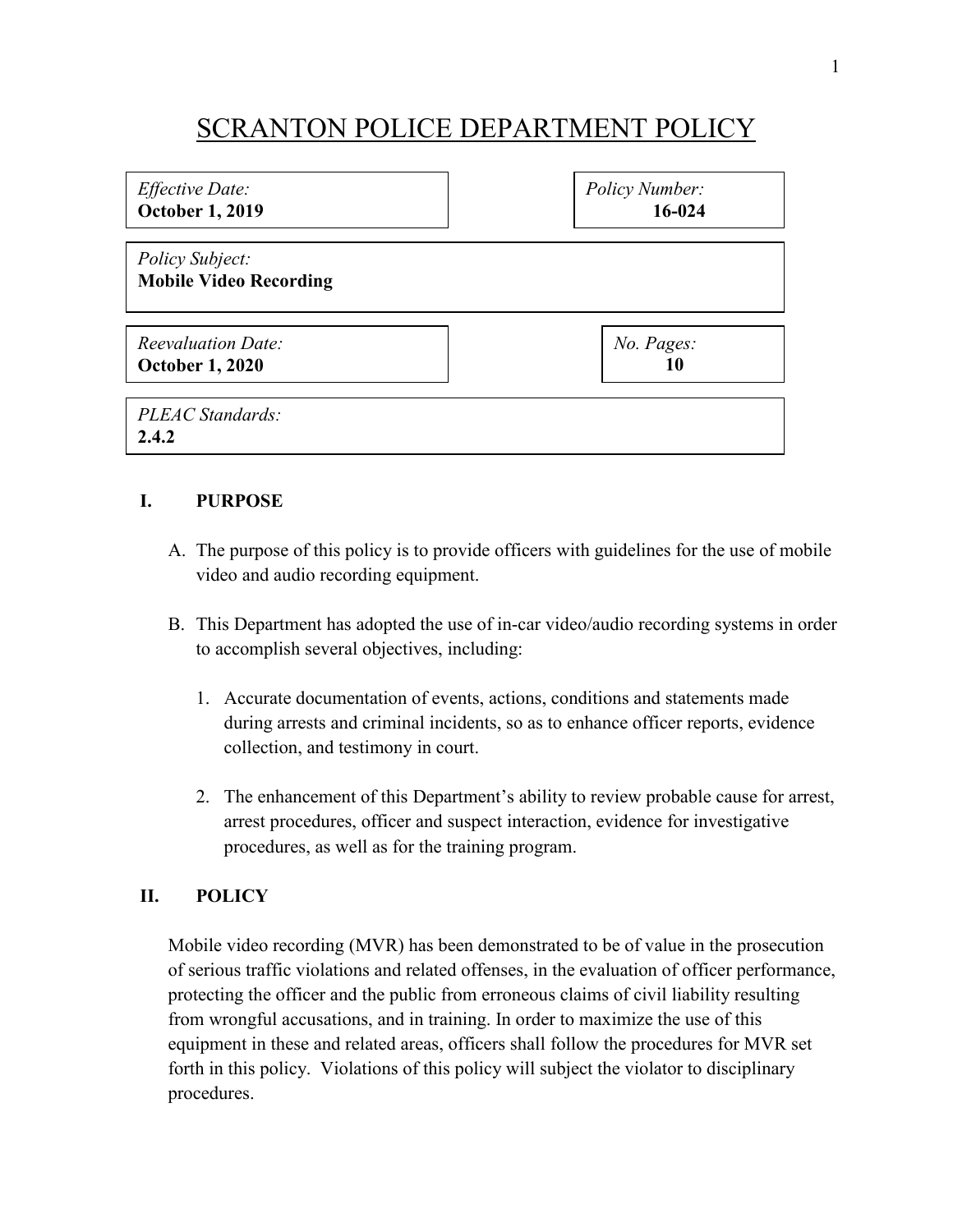This policy is written in accordance with the Pennsylvania Wire Tap Law (Title 18 Pa.C.S. Chapter 57); Recordings for Law Enforcement (Title 42 Pa.C.S Chapter 67A); and Act 22 of 2017.

#### **III. DEFINITIONS**

- *Agency Administrator* Member of the Scranton Police Department identified in the MVR system at the administrator level, with full access to user rights.
- *Designated Custodian of the Recordings* An employee designated by the Chief of Police that is assigned to manage the electronic recordings stored in the secure server vault.
- *Mobile Video Recording (MVR) System* Equipment that is vehicle based designed to capture audio and video signals and includes a minimum of a camera, a microphone (either fixed or mobile and worn by an officer) and a recorder.

#### **IV. PROCEDURES**

- A. Officers shall adhere to the following procedures when utilizing MVR equipment:
	- 1. MVR audio recording equipment shall only be used to record conversations of individuals in the presence of an officer while the officer is on-duty or working an authorized extra duty assignment and is operating a marked police vehicle or while in police patrol uniform or while clearly identifiable as a police officer through other means (clearly visible badge, verbally identified as police officer, etc.).
	- 2. MVR Operations
		- a. MVR equipment will begin recording in the following manner:
			- 1) When the vehicle's emergency lights are activated. When this occurs, the camera and the mobile microphone will automatically be activated.
			- 2) The officer pressing the record button on the MVR located in the vehicle. When this occurs, the camera and the mobile microphone will be activated.
			- 3) The wireless microphone is turned on. This will not only activate the mobile microphone but will also activate the camera.
			- 4) When the vehicle's weapon rack is activated via the electronic switch, when equipped.
			- 5) The vehicle is involved in a crash or something significantly jars the MVR inside the vehicle. This will activate the mobile microphone and camera.
		- b. The MVR device currently has been set for a 30 second pre-record function. When the camera is activated, in any of the 5 ways described above, the video will begin 30 seconds prior to the activation. There is no audio pre-record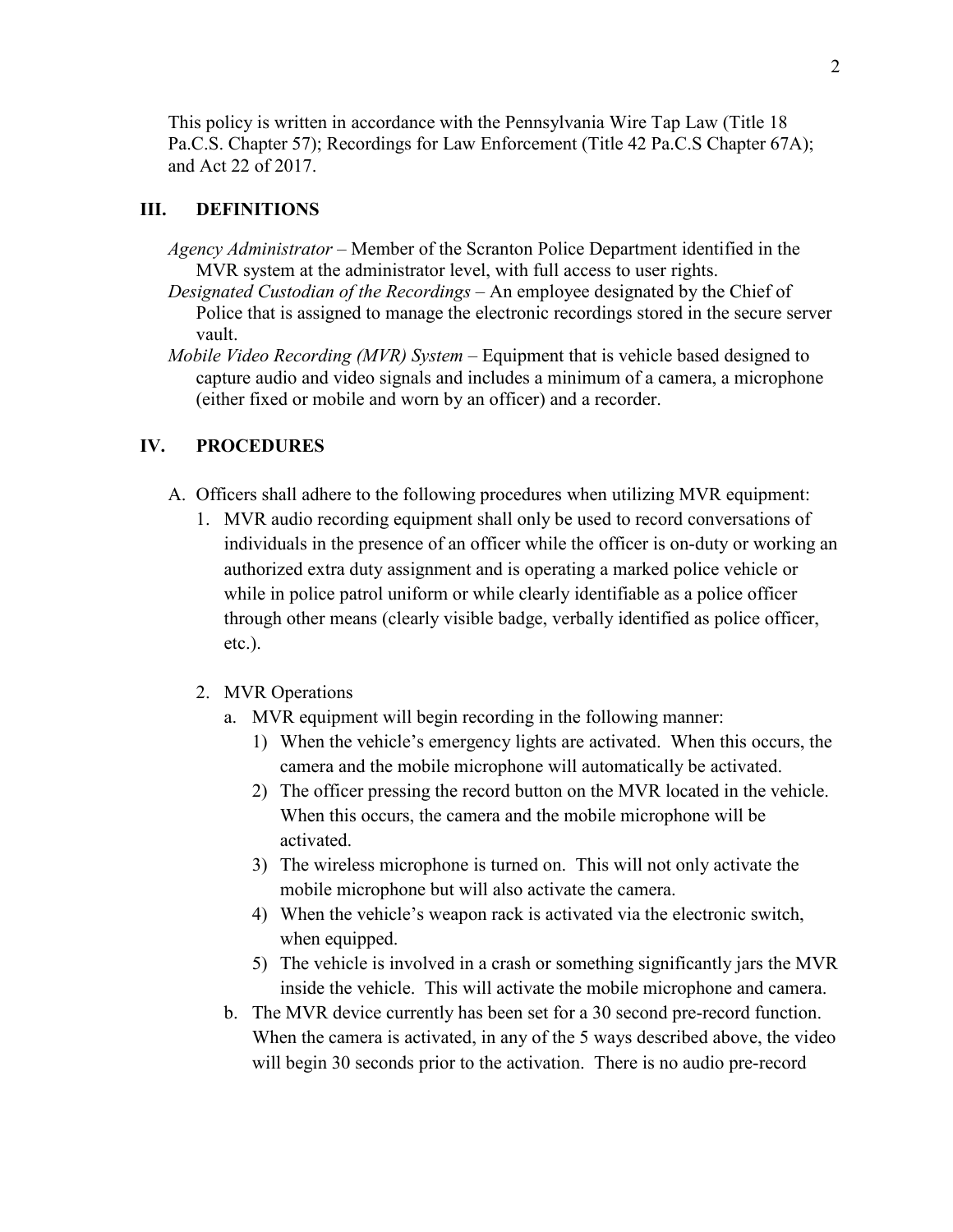available; therefore the first 30 seconds recorded in the pre-record time frame will be without audio.

- c. Officers are encouraged to narrate the video recording during a recorded incident, which will assist in establishing probable cause for enforcement action and assist in report writing.
- d. While there are 5 ways the camera and microphone can be activated to record there is only one way it can be stopped. The officer must press the STOP button on the MVR to stop all audio and video recordings.
- e. MVR equipment must be turned off manually at the conclusion of a call or incident. The equipment may be manually deactivated during nonenforcement activities prior to the conclusion of an incident such as when protecting vehicle crash scenes from further vehicular traffic, parades, etc. However, during criminal enforcement actions, regardless of whether the overhead lights are activated, the recorder must be activated when enforcement actions are within the field of view of the cameras.
- f. When the recording function is activated to document an incident it should only be turned off at the end of the incident that the camera was initially turned on to record. The cessation of recording prior to the conclusion of an incident may give the impression that the recording was halted to conceal an officer's improper conduct. To avoid any appearance of improper conduct a justification for halting a recording and the time and date should be verbally recorded prior to turning the MVR off. Upon conclusion of an incident, officers should record a short statement that the incident has been completed and give the date and time.
- g. When the recording is stopped, officers shall tag the recording as an incident when appropriate. The incident shall be tagged according to the systemdefined incident type.
- h. The officer shall notify the Designated Custodian of the Recordings via DMS of a recorded incident tagged as evidence. At the request of the officer, the designated custodian of the recordings shall save the recording as evidence on the secure server. The Designated Custodian of the Recordings shall then write a supplement report to the requested case indicating what files were saved as evidence.
- 3. Officers *shall* use their MVR to record, when possible:
	- a. All field contacts involving actual or potential criminal conduct within video and audio or audio range.
	- b. Traffic stops or other traffic enforcement actions.
	- c. The actions of suspects during interviews,
	- d. Standardized field sobriety testing, or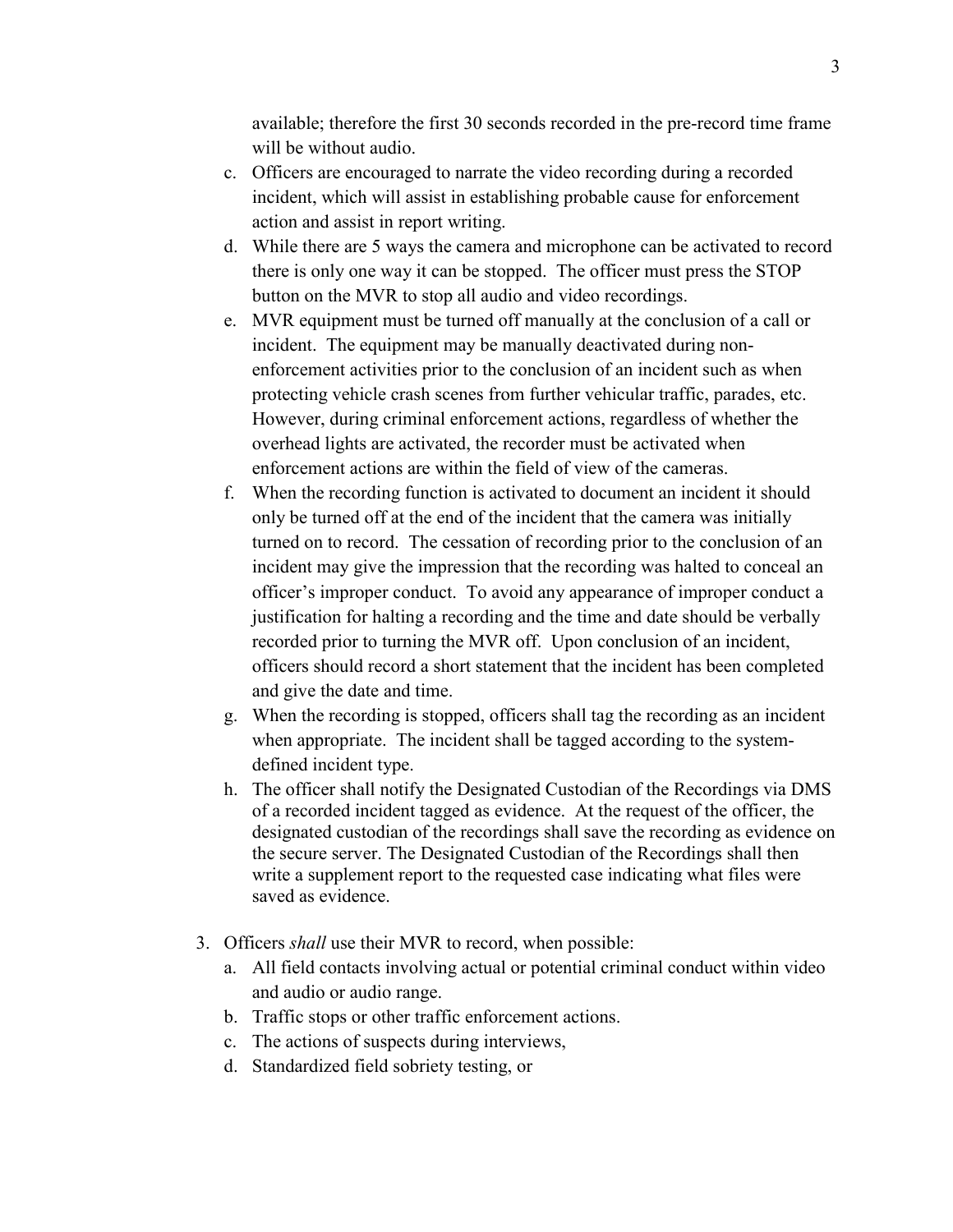- e. When placing a suspect in custody if in view of the MVR and the recording would prove useful in later judicial proceedings.
- f. The confiscation and documentation of evidence or contraband.
- g. When transporting a civilian or prisoner in the rear of the police vehicle. The transporting officer shall begin recording of the MVR prior to placing a person into the police vehicle. Officers requested for transport (e.g. Car 18) shall begin recording upon arrival.
- 4. Officer should use their MVR to record:
	- a. To conduct legal, reasonable and appropriate surveillance of potential criminal suspects or crime scenes.
	- b. The circumstances at crime and vehicle crash scenes or other events.
	- c. Any incident an officer feels that there was something unusual that occurred or if he/she believes the incident may be scrutinized for any reason.
	- d. Any other incident that the officer determines is appropriate.
- 5. Officers shall note in case reports when recordings were made during the incident. There may be certain circumstances (officer safety, rapidly developing hazardous condition, out of view of camera) or locations (medical treatment facility, courtroom) that may prevent or delay the recording an incident. If an officer is unable to document an incident required under Section IV A3 as listed above, the officer shall note in the incident report any extenuating circumstances preventing the recording.
- 6. Prohibited use
	- a. The use of MVR equipment for any reason other than a law enforcement purpose is NOT authorized and will subject the officer misusing the equipment to disciplinary action.
	- b. Audio or video recording devices shall not be used in department locker rooms, restrooms or any other place where there would be a reasonable expectation of privacy. If a criminal offense has occurred in these locations, the MVR may be activated and every precaution shall be taken to respect the dignity of the victim by avoiding recording video and audio of persons who are nude or when sensitive areas are exposed.
	- c. The MVR shall not be used to record statements given by confidential informants or undercover officers.
	- d. The MVR shall not be intentionally activated to record conversations of fellow employees during routine, non-enforcement-related activities without their knowledge or during break periods, or in designated break areas unless an active pre-existing investigation is underway and authorized by law.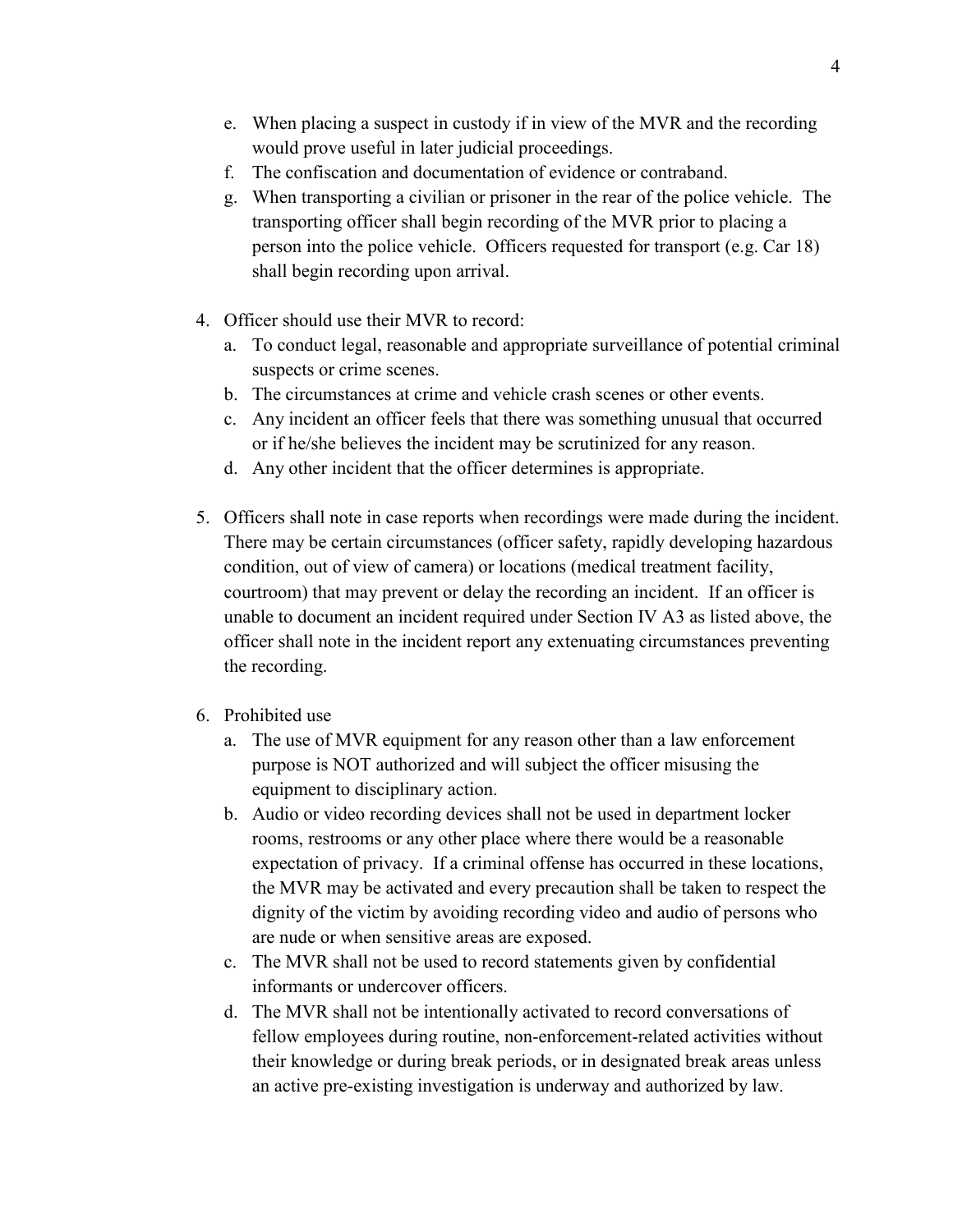- 7. Supervisors shall ensure that all officers follow established procedures for the use and maintenance of MVR equipment, handling of recordings, and the completion of proper documentation.
- B. Notice to persons being recorded
	- 1. Pennsylvania law (Act 22 of 2017) does not require officers to notify individuals that they are being recorded in accordance with this policy. This is extended into a person's residence while officers are lawfully conducting official duties.
	- 2. If asked, the officer will acknowledge the MVR is recording.
	- 3. An officer may at any time notify any person(s) that they are being video and/or audio recorded.
- C. Use of MVR recordings.
	- 1. MVR recordings may be used in court proceedings to establish probable cause for arrest. Officers shall notify the Custodian of Recordings of any recordings which may be of value in future judicial proceedings. The following types of incidents shall be immediately requested for copy and tagged by the officer:
		- a. DUI arrests.
		- b. Misdemeanor or felony criminal or traffic violation incidents.
		- c. Incidents of use of force that have been captured on video or audio.
		- d. Accident scenes or major crime scenes with serious injuries or death.
		- e. Recordings of relevant information, interrogations, interviews, spontaneous utterances, or similar information relative to an investigation.
		- f. Any recording that an officer feels would help them in the successful prosecution of a case.
	- 2. The training department may use MVR recordings to assess the training needs of the department or to develop training programs. Refer to section F.2.c.
	- 3. MVR recordings may be used for the purpose of facial recognition by the Scranton Police Department where possible.
- D. Maintenance
	- 1. MVR equipment installed in vehicles is the responsibility of the officer assigned to the vehicle and will be maintained according to manufacturer's specifications.
	- 2. Prior to each shift, officers shall determine whether their MVR equipment is working satisfactorily and shall bring any problems at this or other times to the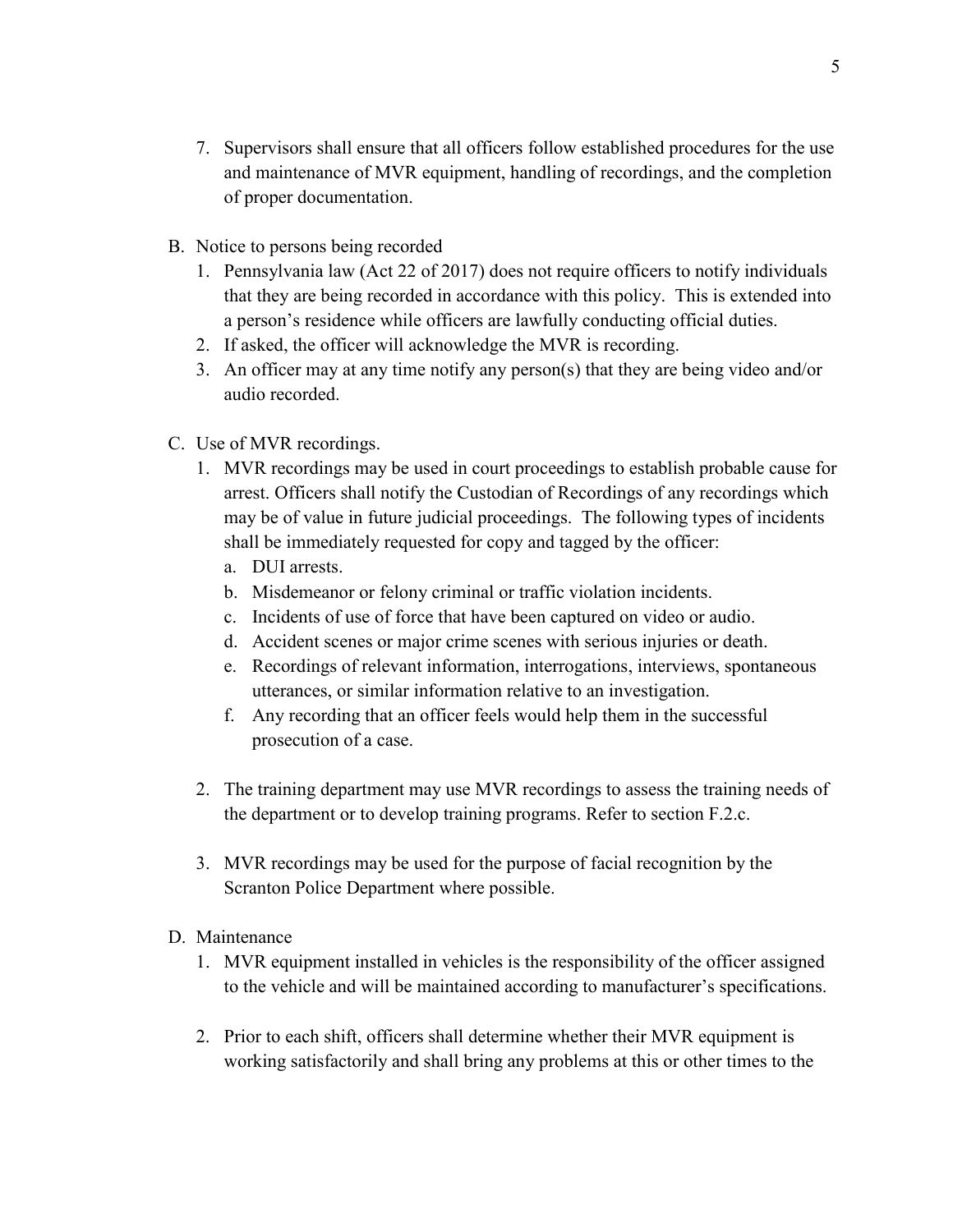attention of their immediate supervisor as soon as possible. Officers shall report damage, loss or theft of MVR equipment immediately.

- 3. Maintenance or adjustments of equipment shall only be performed by MVR maintenance personnel who have been specifically trained and authorized to conduct such adjustments or repairs.
- 4. All officers shall secure an MVR microphone from the charging area within the vehicle. The microphone shall be returned to the charging area at the end of their shift.
- 5. Officers shall not be disciplined or be responsible for damage to MVR equipment that occurs in the ordinary course of duty.
- E. Training
	- 1. All sworn personnel shall be trained in the proper operation and use of the MVR equipment and this regulation prior to their authorization to use the MVR equipment.
	- 2. The Training Unit shall maintain a record of all trained personnel.
- F. Review of recordings
	- 1. Officer review
		- a. Officers may review MVR recordings to assist with investigations and the completion of required reports. Officers may also use MVR recordings to assist investigators and supervisors in evaluating on-going situations.
		- b. Officers and witness officers involved in any use of force incident or accident causing injuries will be permitted, but will not be required, to review MVR recordings prior to providing a recorded statement or completing reports.
		- c. Field Training Officers (FTO) may use MVR recordings to provide immediate training to recruits and to assist with the completion of agency reports and FTO evaluations.
	- 2. Supervisor review
		- a. The Chief of Police or his designee may periodically review or copy MVR recordings to assess the training needs of the department, to evaluate Department policies and procedures, or to supplement any investigation or intelligence function.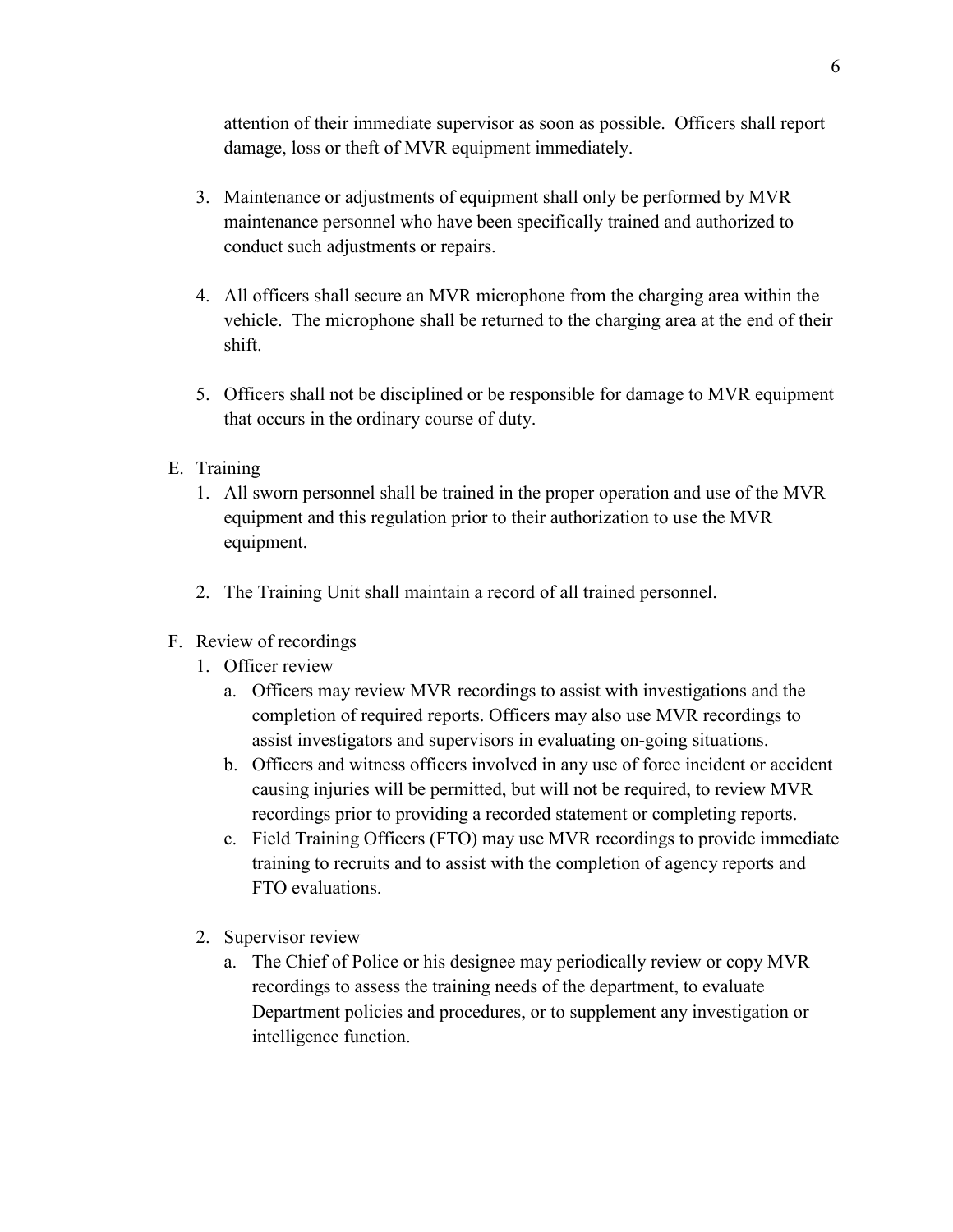- b. Shift Commanders or designated Supervisors may review MVR recordings after receiving a specific complaint to determine if any apparent violation(s) of department policies or procedures has occurred.
	- 1) In the event an officer believes a recorded event may lead to a complaint, he/she should bring the recording to the attention of his/her immediate supervisor. The Shift Commander or the Captain in his/her absence should review the recording and conduct any further investigation that he/she deems appropriate.
	- 2) The Department shall not solicit complaints.
	- 3) If an officer self-reports minor violations of policy and no complaint is received, the Department shall not take disciplinary action against the officer.
	- 4) An officer shall be granted such amnesty once per each 180 days.
	- 5) If a complaint is received, the officer's self-reporting shall mitigate the discipline.
	- 6) Failure to self-report shall not be a basis for additional discipline.
- c. Routine audits of MVR recordings shall be used for maintenance and training purposes only and not for formal discipline, absent additional corroborating evidence or complaint, unless an act would be defined as criminal activity or civil rights violations. Protection from discipline as defined in this section shall not extend to an officer's failure to use MVR when required.
	- 1) Monthly audits will be conducted by the Shift Lieutenant.
	- 2) The Shift Lieutenant will randomly view at least 4 MVR recordings belonging to officers and supervisors assigned to his/her shift. The Shift Lieutenant should not select a single officer's MVR recordings for consecutive months without specific, justifiable cause. Each officer and supervisor on the Lieutenant's shift should be selected at least every 6 months.
	- 3) The Shift Lieutenant shall document the audit on the Scranton Police Mobile Video Recording Audit Form (SPD Form 18-008). The audit forms shall be forwarded to the Captain monthly. The audit forms shall be retained for the current and previous calendar year.
	- 4) The Shift Lieutenant is encouraged to view the video in the presence of the recording officer, discuss any positive or development issues found, and document corrective actions taken. The Lieutenant shall notify the recording officers via PowerDMS when their videos are audited.
- 3. Union review
	- a. A union representative of the Fraternal Order of Police, upon the request to the Chief of Police, shall have the right to a copy of any video footage that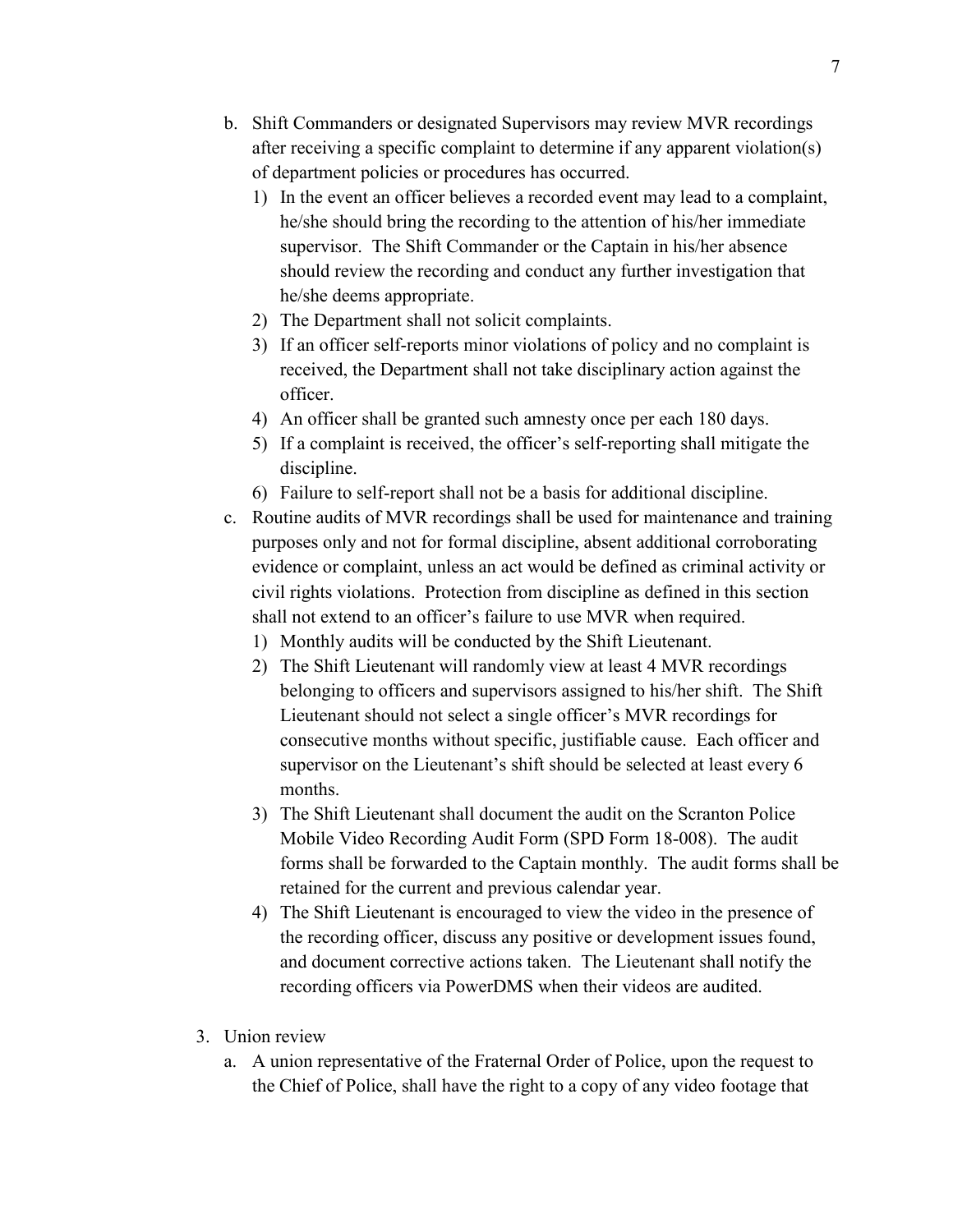will be utilized for disciplinary purposes. This copy may be shared with the FOP attorney.

- b. If a copy of said video is provided for viewing it shall not be released and/or transferred to any other party, including the media, without the prior approval of the Chief of Police.
- G. Access to MVR data
	- 1. Officers may request a recording of an incident be recorded to DVD/storage media. The DVD/storage device will be secured and may be reproduced as described below in section H5.
	- 2. In compliance with PA Rules of Criminal Procedure, Pretrial Discovery and Inspection (Title 234 Rule 573), a DVD/storage device may be reproduced and released to the District Attorney's office. The Custodian of Recordings and the Prosecuting Officer shall ensure the correct recording is presented and properly identified.
	- 3. In compliance with subpoenas served upon the Chief of Police in civil cases, a DVD/storage device may be reproduced. Only those portions of the recording relevant to the incident should be reproduced and furnished in compliance with the subpoena. The Custodian of Recordings shall ensure the correct recording is presented and properly identified.
	- 4. When an officer believes that a recording has value as a training aide, they are encouraged to advise his/her supervisor. Upon approval of the Chief of Police, the recording may be reproduced for educational purposes. Approval will not be granted for any recording that documents an active investigation or ongoing litigation. The Chief of Police shall obtain consent from any officer depicted in a video that is to be utilized for educational purposes.
	- 5. Upon approval of the Chief of Police, recordings may be reproduced for public information purposes.
	- 6. Recordings may be reproduced by the Chief of Police or his/her designee in cases where the recording would be of use in any investigation or litigation involving Department personnel.
	- 7. Pursuant to Act 22 of 2017 and Title 42 Pa.C.S Chapter 67A, public requests for audio and video recordings, made by the Scranton Police Department MVRs under the guidelines of this policy, shall be made in writing within 60 days of the date when the audio or video recording was made. The written request shall be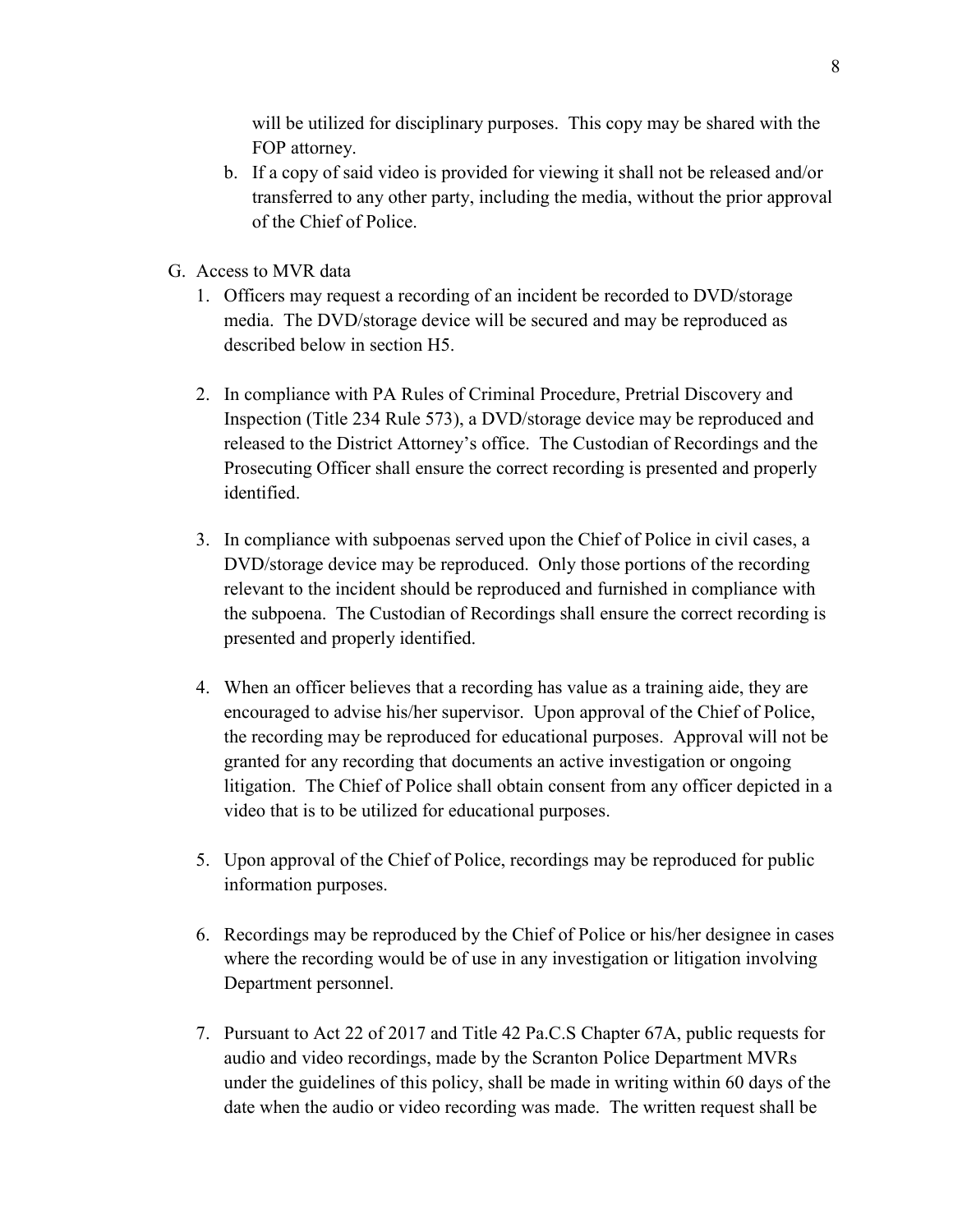made to the Chief of Police's Office at 100 S. Washington Ave. during normal operating business hours. Service of the request is effective upon receipt of the written request by the Chief's Office from personal delivery or certified mail with proof of service. Audio and video recordings requests will be processed pursuant to the guidelines established in Act 22 of 2017 and Title 42 Pa.C.S Chapter 67A.

- 8. The Designated Custodian of the Recordings shall write a supplemental report to the requested case indicating what recordings were copied, what media they were downloaded to, how many copies were made and who the copies were given to.
- 9. It shall be a direct violation of this policy for any officer or employee of the City of Scranton to release any video without the direct consent from the Chief of Police or his/her designee.
- H. Storage of Data
	- 1. The Scranton Police Department shall store MVR Data through wireless download during normal operation with the possibility of a manual download.
	- 2. Officers shall notify their supervisor if they receive notice that their MVR hard drive is almost full. Supervisors shall notify (the Designated Custodian of Recordings so that data may be transferred to the secure server.
	- 3. All MVR recording shall be stored in the secure server for a period of 90 days at which point it will be automatically overwritten. Any recordings tagged as an incident shall be maintained for 90 days. Any recordings tagged as evidence in cleared cases shall not be disposed of until the court proceedings and appeal periods of all known accused have expired, or upon prior approval from the Attorney for the Commonwealth. For convictions of criminal homicide, the appeal period shall be deemed to extend until the conclusion of the sentence or the death of all convicted accused in the same case.
	- 4. In civil cases against the Scranton Police Department or its personnel, notice shall be immediately provided to the City Law Department and the Designated Custodian of Recordings. Recordings shall be retained for a minimum of two years from the date of the incident and may not be destroyed without the permission of the City Law Department.
	- 5. Requests for evidentiary recordings shall be made to the designated custodian of the Recordings. Reproductions of the DVD/storage device may be made for the officer for use in the preparation for prosecution of a case. Recordings of